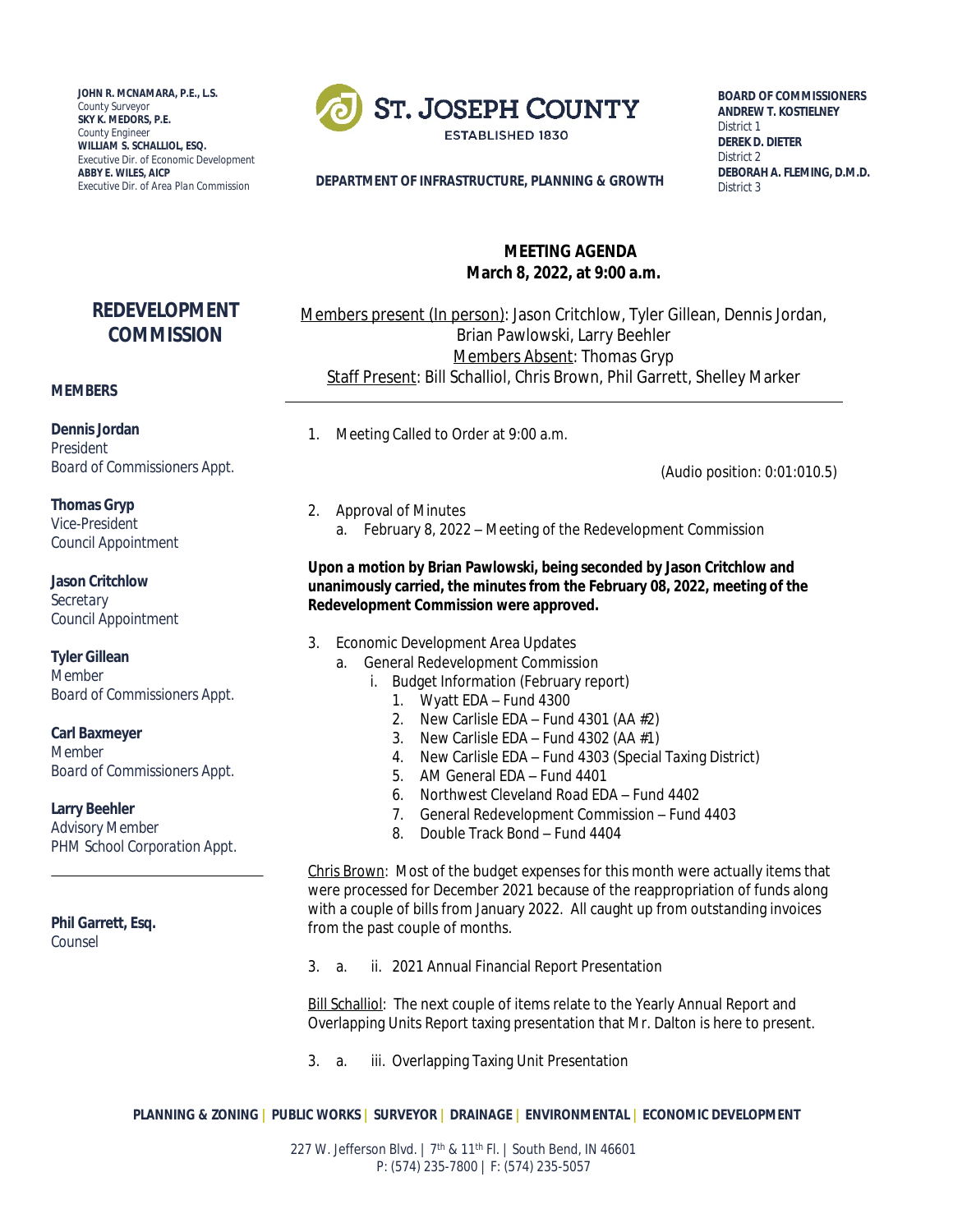Steve Dalton: Financial Advisor to the County Departments, including the Redevelopment Commission. You have a very lengthy report in front of you and promised not to read it to you line by line. I will remind you the reason why we do this annual report is by statute. The statute requires that you review an annual report of last years activities and post it on the Indiana Gateway site and the data base that aggregates all that data for all Redevelopment Commissions in the State. We have also combined this year the Overlapping Taxing Units report which is a report we typically do later in the fall. We felt like the information was somewhat congruous it really is the same information regurgitated twice. Let's just handle it all together. You have copies of the report it is also on the St. Joseph County website in the full version of the agenda which is 109 pages.

I will only briefly summarize our activities last year including the board members and you know who you are. We have had a couple of changes in board members over the last 12 months. I will look at page four which is the cash, what did we get, how much taxes did we get in distribution of tax increment in 2021? And the grand total is \$5.7 million dollars to the five allocation areas Wyatt, two New Carlisle allocation areas, AM General and Northwest Cleveland.

We have three bonds outstanding. Commissioner Gryp is always asking that we give specific information, so we have included this year in the report. Those bonds are the bonds that were issued for Northwest Cleveland Road, General Sheet Metal is the business that bought those bonds. Those bonds have an interest rate of 3% and callable in August of 2030 we would have no chance to ever calling those bonds because the only beneficiary would be the developer who purchased them who can wait until each of those bonds are paid off between now and 2030. The developer pays his property taxes, and it gives back a portion in his bond payments the rest of the property taxes stay in the allocation area.

There are two additional bonds that were issued by you as a district, the 2016 Bonds for the St. Joseph Energy Center callable in February 2026, and the 2019 Bonds that were issued for the Double Tracking project for the South Shore which is callable in February 2027. I will point out that the 2019 Bonds are interest only we will not start paying principle until much later in the process. The key being that the Double Tracking project will have benefits in the far future today we will not see those benefits so therefore we are not seeing substantial increase increment until much farther out in the future.

You see a Principal Debt Service Payments chart we started to add a colorful chart that it makes more sense to all of us. You can see that spike in payments in the future on page eight. The balances of our cash in each of those Allocation Funds and the General Fund and Bond Proceeds Funds are then \$12.3 million dollars on December 31, 2021. We have some maps for those of you that may have not looked at the maps in a long time of each of the allocation areas and the expiration dates. The state statue only allows 25 years for each of those allocation areas so they will expire at the expiration date.

A summary of the all the resolutions that were passed in 2021 which we also post to the Gateway site. We will begin then the Overlapping Units Report which again looks a little bit for forward talks about our long-term plans and projects a tax impact. The Budget is on Appendix A, the budget for this year which you approved last month is \$11.5 million dollars. You'll recall that I have forcefully asked that we spend out the rest of the Bond proceeds from the 2016 Bonds. It is not good in IRS eyes to hold onto money that we borrowed at tax exempt rates for multiple years it is not a savings account it is a spending account. We need to speed those dollars out this year.

We did the Tax Impact Analysis which is required by that same statue. You can define that however you like but our definition of that is how large are the allocation areas in comparison to the individual Overlapping Units who have been invited to this meeting as well. It may help to see a lot more zeros in the Allocation Areas then there are in the Overlapping Units. For each Allocation Area we have done this "what if". If the Allocation Area went away what would be the affect on the tax rate? The Allocation Area went away all of that accessed value would go back to the Overlapping Units. Accessed value increases have the opposite effect as tax rates go down. In each case the tax rates would go down materially sometimes larger depending on the Allocation Area was gigantic. The taxes rate would accrue to the benefit of either the taxpayers paying less taxes or less circuit breakers impacting the Overlapping Units, airport, townships, schools, cities, and towns. Those are the Unit when I use that term.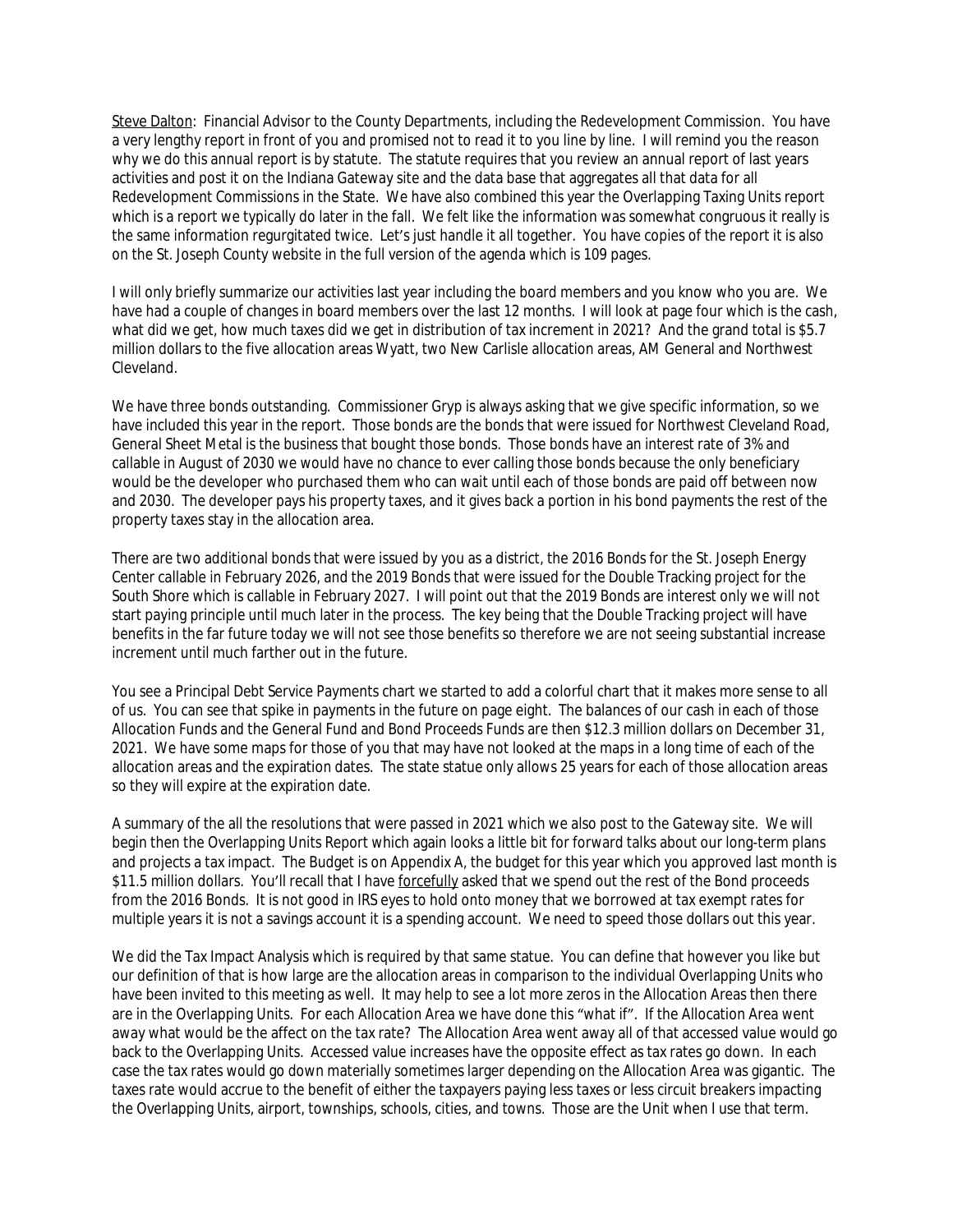The last few pages are every single parcel in each of those Allocation Areas which will be uploaded as well to the gateway site. You made no changes to parcels, no expansions, or reductions of the Allocation Areas in 2021. I will pause for any questions otherwise thank you.

#### 3. a. iv. **RESOLUTION 2022-01** - RESOLUTION OF THE ST. JOSEPH COUNTY REDEVELOPMENT COMMISSION CONCERNING THE 2022 BUDGET YEAR DETERMINATION FOR TAX INCREMENT FOR THE ST. JOSEPH COUNTY REDEVELOPMENT COMMISSION ALLOCATION AREAS

(Audio position: 0:08:52.5)

Bill Schalliol: The next item of business is Resolution 2022-01. The Resolution of the Redevelopment Commission concerns the 2023 budget year determination for tax increment for the St. Joseph County Redevelopment Commission Allocation Areas. What this resolution would do it states after reviewing of budgets and all of the finances related to all the development areas the Commission determines it has no increment which it wants to release to the underlying Taxing Units. This happens every year that has been the position with the tax increment that we generated the last number of years that we have nothing to release. We ask for you approval of this resolution.

**Upon a motion by Brian Pawlowski, being seconded by Jason Critchlow and unanimously carried, to approve Resolution 2022-01, Resolution of the St. Joseph County Redevelopment Commission concerning the 2022 budget year determination for tax increment for the St. Joseph County Redevelopment Commission Allocation Areas, was approved.**

3. a. v. Letter to County Auditor (Informational only)

(Audio position: 0:10:04.2)

Bill Schalliol: The next item is a letter to the County Auditor for informational purposes. Since the prior Resolution was approved this is a letter that goes to the County Auditor that reads, we are not releasing any increment to the underlying taxing units and ask that the information be moved. We will get Dennis signature on it to move it forward.

- 3. a. vi. Professional Services Agreement
	- 1. Abonmarche Consulting SR 4 Right-of-Way Study
	- 2. MACOG Memorandum of Understanding SR 4 Trail Study

(Audio position: 0:10:27.7)

Bill Schalliol: The next items on the agenda are two Professional Service Agreements. These relate to the same project. The first is a proposal from Abonmarche Consultants to do a right-of-way study for State Road 4. By way of introduction of this project and the next MOU item. Over the last several months we have been working with the Town of North Liberty and the Town of Lakeville as well as several other partners. Looking at the development of a pedestrian corridor or trail system between North Liberty and Lakeville and Potato Creek State Park. As the Potato Creek Lodge project moves forward there is an interest in developing a trail system in that corridor. Abonmarche Consultants was hired to do utility design and right-of-way study from North Liberty to Potato Creek. What we haven't done is a right-of-way study from Potato Creek's main drive east to 931 or to Lakeville. This first proposal is a \$9,500 professional service agreement to study the right-of-way through that corridor. Abonmarche has been given all the documentation from the State but needs to put it together and review it. Make sure the documentation is in place and make a deliverable document that would be a drawing about the right-of-way.

Would you like to vote on these individually or I can present them both and vote after?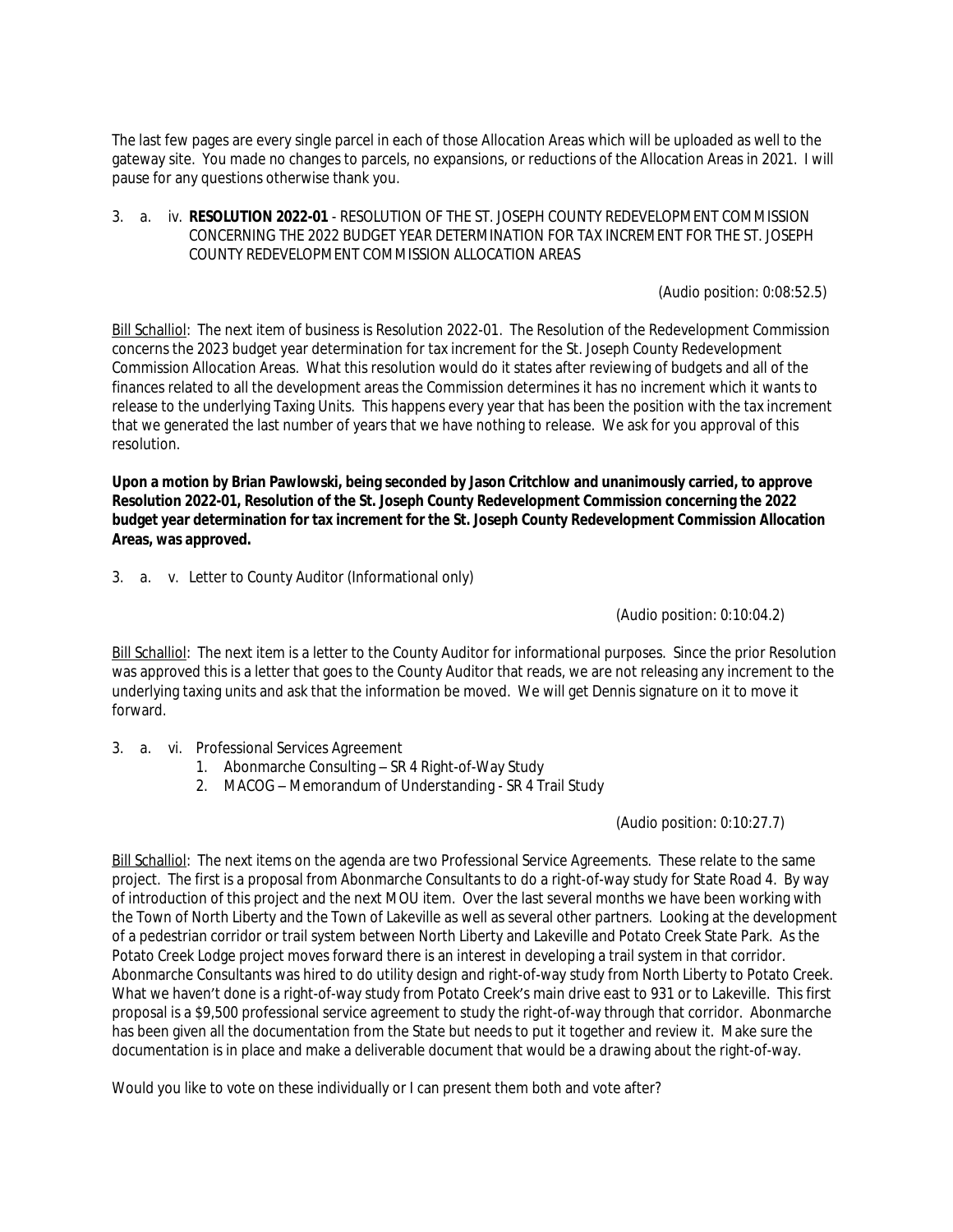Dennis Jordan: Present both Professional Agreements and then vote, that makes sense.

Bill Schalliol: The second request is a Memorandum of Understanding between MACOG and the Redevelopment Commission. This is to do a study using federal funds and the federal process between North Liberty and Potato Creek, and Potato Creek to Lakeville. And development of a series of alternates of where a trail could be located in that corridor. From Potato Creek to North Liberty it is a little easier as the terrain is flatter the right-of-way is wider. They are already going to be developing a water and sewer corridor in that area. Going east, the terrain is a little more complicated the properties are a little more numerous. A trail from Potato Creek to Lakeville is a little more complicated design. MACOG has proposed using federal funds or their funds, to put together a study that will go out and request proposals from consultants they would manage the process. They have asked us for \$15,000 to match \$60,000 they would put into a pot. It would be a total of \$75,000 to do a study for that corridor.

What we would like to do in both cases is use General Redevelopment Funds, those are funds that can be used in any area throughout the County and not limited to specific TIF district or geographic area. We would like to us \$24,500 between the two studies out of an existing line for Economic Development that we established in the last budget. We think this is a great project and we know the Potato Creek Lodge will be a game changer from an Economic Development standpoint on the south side incorporating trails into the design will be a huge part of that. Staff ask for a favorable approval of both proposals.

Jason Critchlow: I couldn't agree with Bill more I think this is one of the more exciting things that is going on in the County and I couldn't be more favorable of it. I appreciate you guys doing all the work on this. You said it was a game changer and I agree it is a game changer. The only thought I had was at some point is engaging Liberty Township and North Liberty and those folks at some point.

Bill Schalliol: They are not putting money into the equation, but they are certainly putting decision influence as is Lakeville on the other end of the trail.

Tyler Gillean: Bill, will this design factor into the possible eventual widening of State Road 4?

Bill Schalliol: At this point in time we haven't had any indication of State Road 4 would be widen at any point. What it does is part of the reason for the right-of-way analysis is to determine how much extra property maybe needed in the event that the trail would go in. One of the challenges as being a State Route and with INDOT's current trail corridor requirements it is going to require a large right-of-way to make this project happen. So rightof-way might need to be made to require making the trail happen, but I don't know if there is an anticipation that the roadway would be widen itself at any point. Depending on the traffic the Lodge generates there maybe some need to do some spot widening and items like that.

### **Upon a motion by Jason Critchlow, being seconded by Brian Pawlowski and unanimously carried, to approve the Professional Services Agreement with Abonmarche Consultants, for State Road 4 Right-of-Way Study and Memorandum of Understanding with MACOG for State Road 4 Trail Study, was approved.**

- 3. b. New Carlisle Economic Development Area (NCEDA)
	- i. Professional Services Agreement
		- 1. Orbis Environmental Consulting Phase 1a Archaeological Survey IEC Site 1

(Audio Position: 0:16:10.1)

Bill Schalliol: Over the last couple of months we have been working with the Chamber of Commerce and with AEP as well with several consultants. AEP awarded the County through the Chamber a \$50,000 grant to do site studies, site certification readiness on IEC Site 2. The properties generally located at the southwest corner of Edison and Larrison Blvd. 190 plus acres in that area. As we do the studies, we will exhaust the \$50,000 that was awarded to us through AEP. But in the process of doing the studies it was determined that we need to do additional archaeological service studies as part of the work to do site certification. Some things were identified in the initial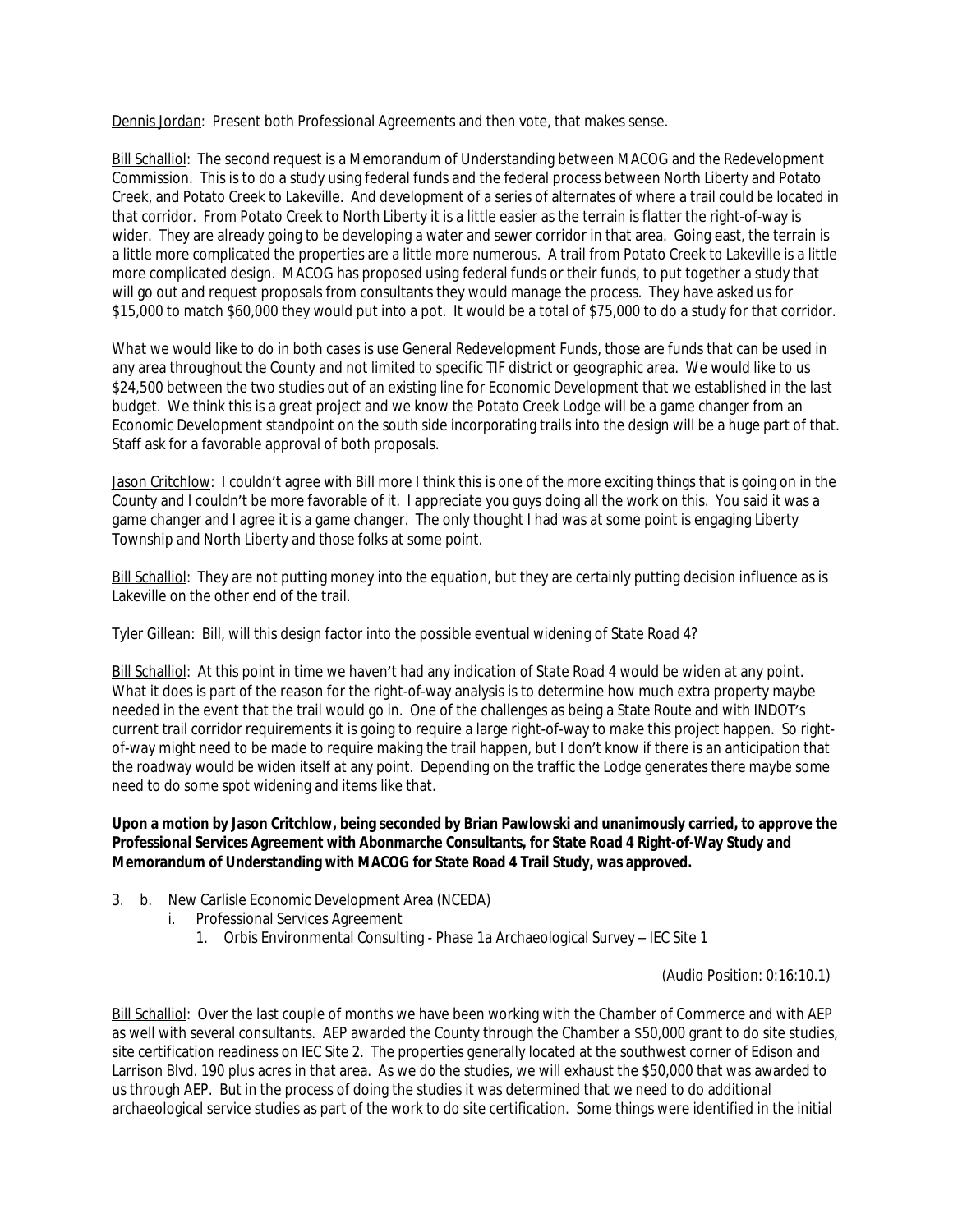archaeological report so to be able to be site ready and apply for site certification we need to do additional layer of study or Phase 1a Archaeological Survey. In your packet is a proposal from Orbis Environmental Consulting. Orbis has worked with us before on-site certification work in the ditch corridor and some other corridor out in the IEC area. This work here is additional work related to work that has been paid for by another source. What we are asking for is not to exceed amount of \$12,000 to finish this report. It would give us the additional information we need to allow us to go through with the site certification work and additional data as it relates to these properties. Staff would request your approval of this \$12,000 contract.

### Jason Critchlow: Who requires this, Bill?

Bill Schalliol: The Office of Community Rural Affairs or OCRA is the agency that does the site certification process. There are about 45 categories of checklist to get to different levels of site certification. Archaeological Study is one of those categories.

Jason Critchlow: What are they going to do? 195 acres at \$12,000.

Bill Schalliol: They have identified a couple of key locations that just need additional research. The initial study is a paperwork study, the review aerials, site plates items like that. In the process of doing this additional study they actually go out into the field to look at some of the house sites and couple of other structures that had been identified in the report to determine if there are artifacts on site or any other conditions that would prevent or should be protected if development would occur onsite.

### Jason Critchlow: They don't dig or do ....

Bill Schalliol: They do some minor digging to look at foundations and things like that to determine or identify age of buildings. One of things that was identified, the way the site lays out it is adjacent to the property and not even within IEC Site 2 was an old school that had been on the property. We don't see there is a record that the school existed after 1902 but was there any remnants of a foundation. That would be one of the things they would actually go out and poke around and find. That property as we can determine based on aerials the earliest aerials, we have been 1938. That property has been farmed since. If there had been something there it probably has been removed or covered over in such a degree that they can farm over the top of it. It is still one of the things they have to do a checkbox item.

### **Upon a motion by Jason Critchlow, being seconded by Brian Pawlowski and being carried 3-1, to approve the Professional Services Agreement with Orbis Environmental Consulting for Phase 1a Archaeological Survey – IEC Site #2, was approved.**

- 3. c. St. Joseph County Economic Development Area No. 3 (AM General EDA)
	- i. Professional Services Agreement
		- 1. Sanitary Sewer Service Area Study and ROW Corridor Analysis Capital Avenue Corridor (Revised)

#### (Audio position: 0:20:30.1)

Bill Schalliol: We had this item at the last meeting, and it was still in draft format we went back and finalized the negations with the City of Mishawaka. This is the study of the Capital Avenue Corridor for utility services in the process of doing that it was determined that there were some additional meetings that needed to occur on the railroad component of the project to the point it would add additional \$1,500 to the proposal. In the fact that the dollar value changed we needed to bring it back to get a formal approval of this proposal. The total study amount between City of Mishawaka and County would be \$108,800 and \$13,500 is related to the rail component study of the project and the other is \$95,300 or a split between the two \$47,650 for the sewer study. We ask for a total approval of \$61,150 to fund the study. It was approved at the last meeting we are just asking for this minor addition and change. My understanding is that the City of Mishawaka will approve this agreement next Tuesday at their board of works meeting. They are very excited about moving forward and ask for your favorable approval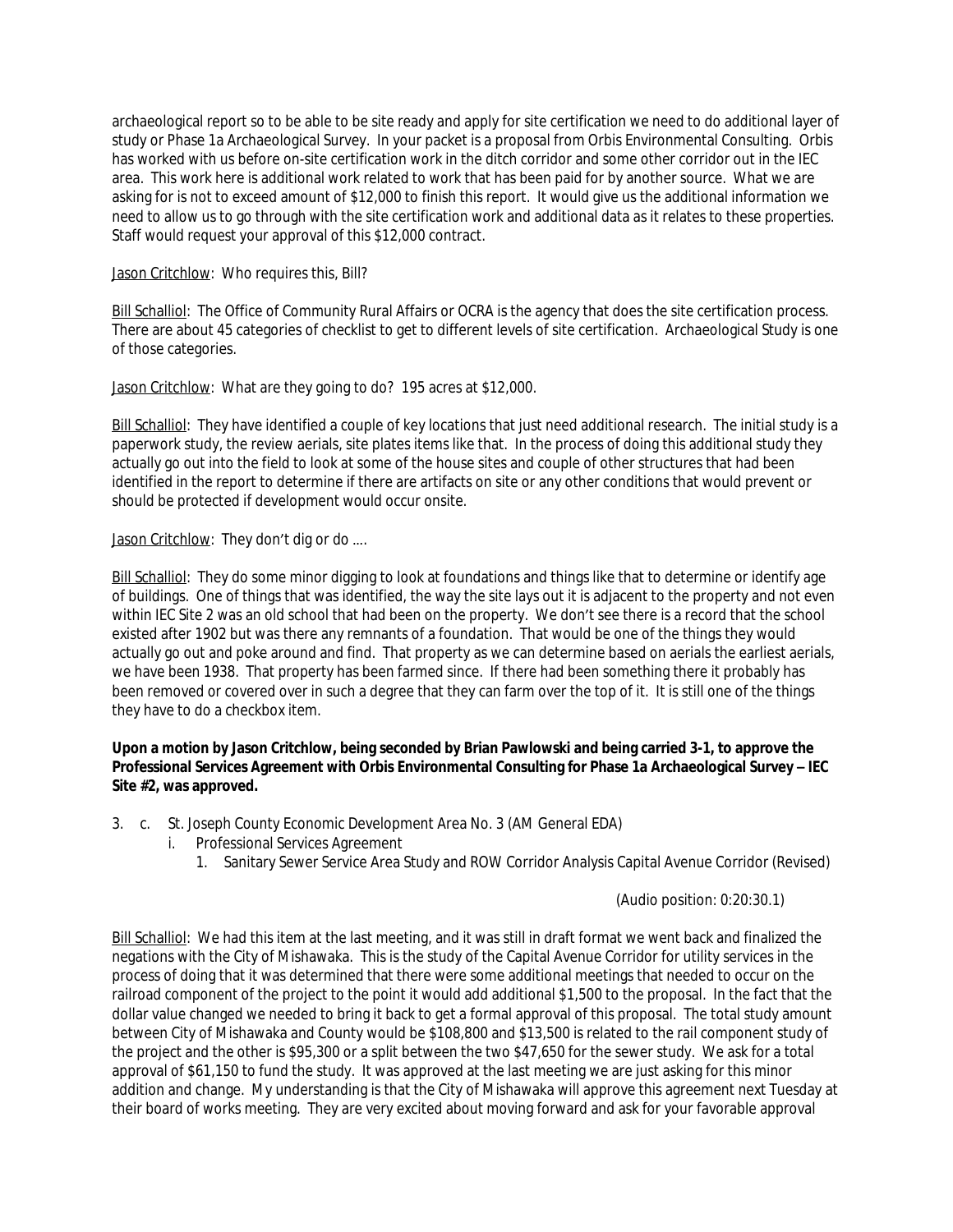again.

## **Upon a motion by Brian Pawlowski, being seconded by Jason Critchlow and unanimously carried, to approve the Sanitary Sewer Service Area Study and ROW Corridor Analysis Capital Avenue Corridor, was approved.**

- 3. d. Wyatt Economic Development Area No. 1 (Wyatt EDA)
- 3. e. Northwest Cleveland Road Economic Development Area (NWCR EDA)
- 4. Additional Business
	- a. American Rescue Plan Act (ARPA) SW Corridor Broadband Project update

(Audio position: 0:22:35.5)

Chris Brown: Quick update on ARPA, the contract was signed by the Board of Commissioners approved the contract and Lochmueller is moving forward with those discussions. There also has been talk between Lochmueller and Abonmarche about the right-of-way since they are anticipating on moving everything that way. There will be come collaboration with those two as we look to put some conduit into the area.

4 b. County Property Project - update

(Audio position: 0:23:14.3)

Bill Schalliol: You should be getting an email later this week that has an email link to the County's GIS system. It has a map link so you can take the excel spreadsheet that will be integrated into the mapping system to see parcels and where they are located. Identified as right-of-way, park, reserve, or other things. One of the things we found is a series of parcels for a period of years that had gone through the County property sale, tax sale process. But had actually been identified as Board of Commissioner owned properties owned properties that truly weren't ever titled transferred over to the County. We are sorting through the list and found a number of them that will come out of that list so to make the parcel list smaller. When that like is finished and the list cleaned up, we will get that to you this week.

4 c. Professional Service Contract Discussion - update

(Audio position: 0:24:17.4)

Bill Schalliol: We are finishing up 2018 and 2017. The 2017 contract log was a big year as it was the year that we signed all the contracts related to the early study for the Indiana Enterprise Center. We want to get you all of that data and will be sent out later this week. One of the problems with finding old contracts is trying to find them. What we have done is put it all by year into a spreadsheet and then the contracts are in one final column. You can sort them by appraisal services, engineering services or by company. That is the end of our part of the agenda.

Jason Critchlow: Going back to the Potato Creek can you remind me the section that is going to go west from the Lodge to the Town of North Liberty, 14 miles of sewer and water?

Bill Schalliol: I think it is 9 miles, 20 miles from the eastern edge of North Liberty to the western edge of Lakeville. I believe it is 9 and 11 is the split to the front door.

(Audio position: 0:26:15.0)

5. Public Comment (3-minute limit)

Debra Durall, 21677 Auten Road, South Bend, IN: Thank you for your work this morning. I would like to read something from Joel Salatin who is a sustainable farmer and summarize with something from Wendell Berry who is also a sustainable farmer.